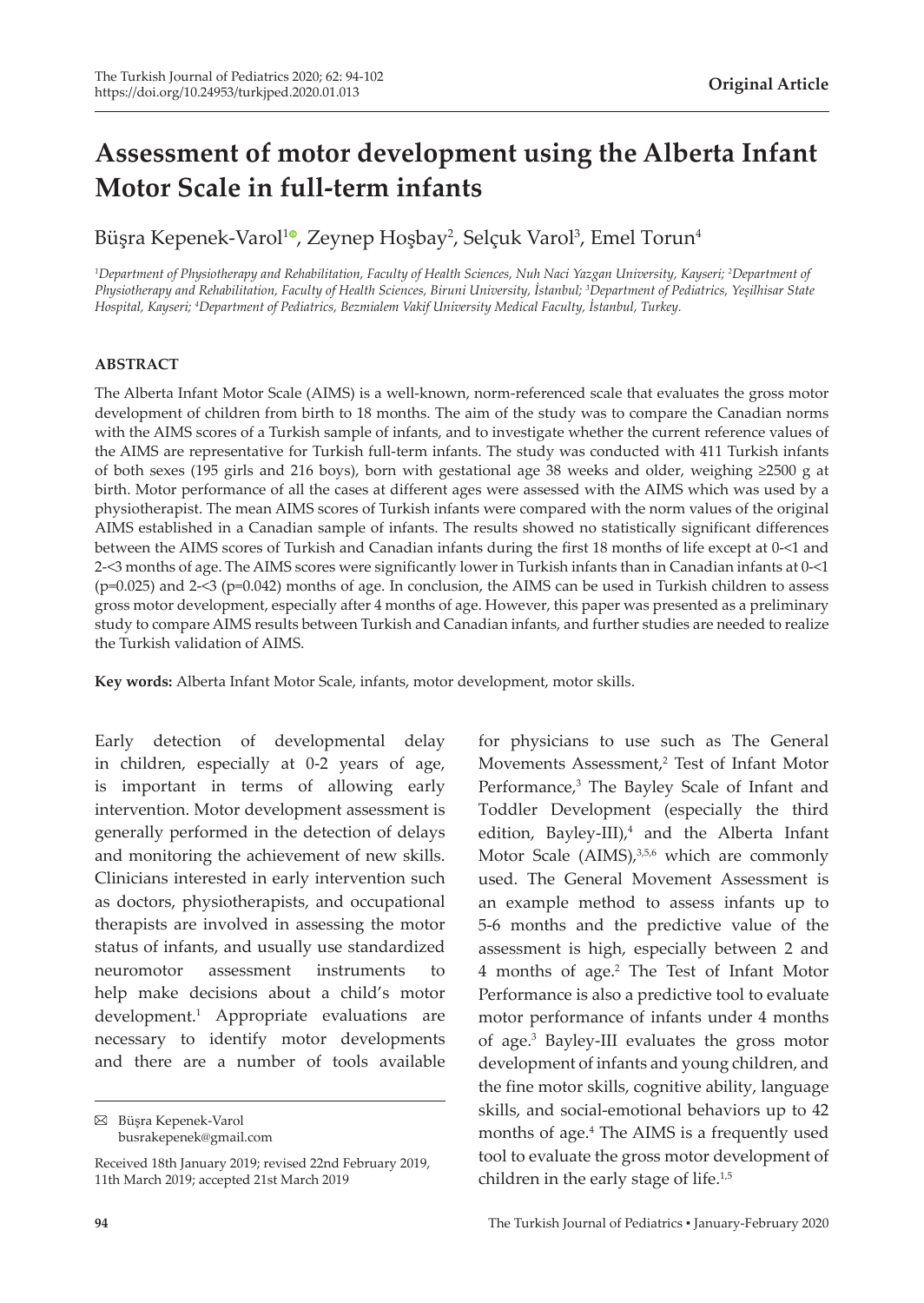AIMS is a norm-referenced scale that evaluates the gross motor development of children from birth to 18 months. The scale was developed by Piper and Darrah<sup>5,7</sup> in Alberta, Canada, and reference values were established in a Canadian sample of infants. The scale allows the evaluation of gross motor function development of children, identifying children in need of early intervention, and monitoring treatment programs. The clinical application of AIMS is simple, the spontaneous movements of the child are evaluated by observation, and the test can be completed in a short time.<sup>5,8</sup>

AIMS has been used internationally as a clinical or research outcome measure for assessing gross motor abilities of term or preterm infants, although it is a Canadian norm-references measure.<sup>9-13</sup> The validity of the AIMS was obtained for infants in Spain,<sup>12</sup> a South African region,<sup>14</sup> Brazil,<sup>15</sup> Japan,<sup>16</sup> China,<sup>17</sup> and Taiwan.<sup>18</sup> Although AIMS is commonly used in various countries, the question remains as to whether current Canadian norm values represent the AIMS scores of infants with different cultural backgrounds.11,19,20 In the literature, it has been reported that Brazilian children,<sup>11</sup> Dutch  $children<sup>21</sup>$  and Flemish infants<sup>22</sup> showed differences in motor performance assessed by the AIMS compared with Canadian norm values, and it has been recommended that new reference values should be established for the AIMS of infants in other contries.11,21,22 However, in another study performed by Syrengelas et al.<sup>13</sup>, the motor performance and AIMS scores in full-term Greek children were similar to Canadian norms. In addition, Darrah et al.<sup>20</sup>, who developed AIMS, demonstrated that AIMS continued to perform remarkably similarly to previous studies, the current normative values had remained valid for over a 20 years, and it might not be necessery to investigate ethnic or international differences. However, Saccani et al.<sup>11</sup> reported that the AIMS scores of Brazilian infants were lower than the scores of Canadian norms,<sup>5</sup> and the authors emphasized that to establish reference values for the AIMS of infants was important across cultures. AIMS has been widely used as a measure of clinical outcome and research worldwide,9,10,13,18 including Turkey.23,24 To our knowledge, no study has investigated AIMS reference values in Turkish infants. The aim of this study was to compare the Canadian norms with the AIMS scores of a Turkish sample of infants, and to investigate whether the current reference values of AIMS were representative for Turkish full-term infants during the first 18 months of age.

# **Material and Methods**

# *Subjects*

A total of 411 healthy full-term infants aged between 5 days and 18 months were assessed using AIMS. The study was conducted with Turkish infants of both sexes, born with gestational age 38 weeks and older, and weighing ≥2500 g at birth. The total sample consisted of 195 girls and 216 boys. The age and sex distribution per month of age is shown in Table I. The exclusion criteria consisted of infants with a history of pre-, peri- or post-natal problems associated with risk for developmental delay, congenital malformations, orthopedic or neurologic diseases, genetic syndromes, and status of the child that would not allow for assessment (such as crying, restlessness, acute or chronic disease). No infants were assessed more than once. Parents were informed about the aim of the study and informed consents

**Table I.** Demographic and clinical characteristics of infants.

| Characteristics                       | Results         |  |  |  |
|---------------------------------------|-----------------|--|--|--|
| Gender, n                             |                 |  |  |  |
| Girls                                 | 195             |  |  |  |
| Boys                                  | 216             |  |  |  |
| Gestational age (week), mean $\pm$ SD | $39.1 \pm 1.08$ |  |  |  |
| Birth weight $(g)$ , mean $\pm$ SD    | $33014 + 475.3$ |  |  |  |
| Type of birth, n                      |                 |  |  |  |
| Vaginal                               | 187             |  |  |  |
| Cesarean section                      | 224             |  |  |  |

n = number of participants, SD = standard deviation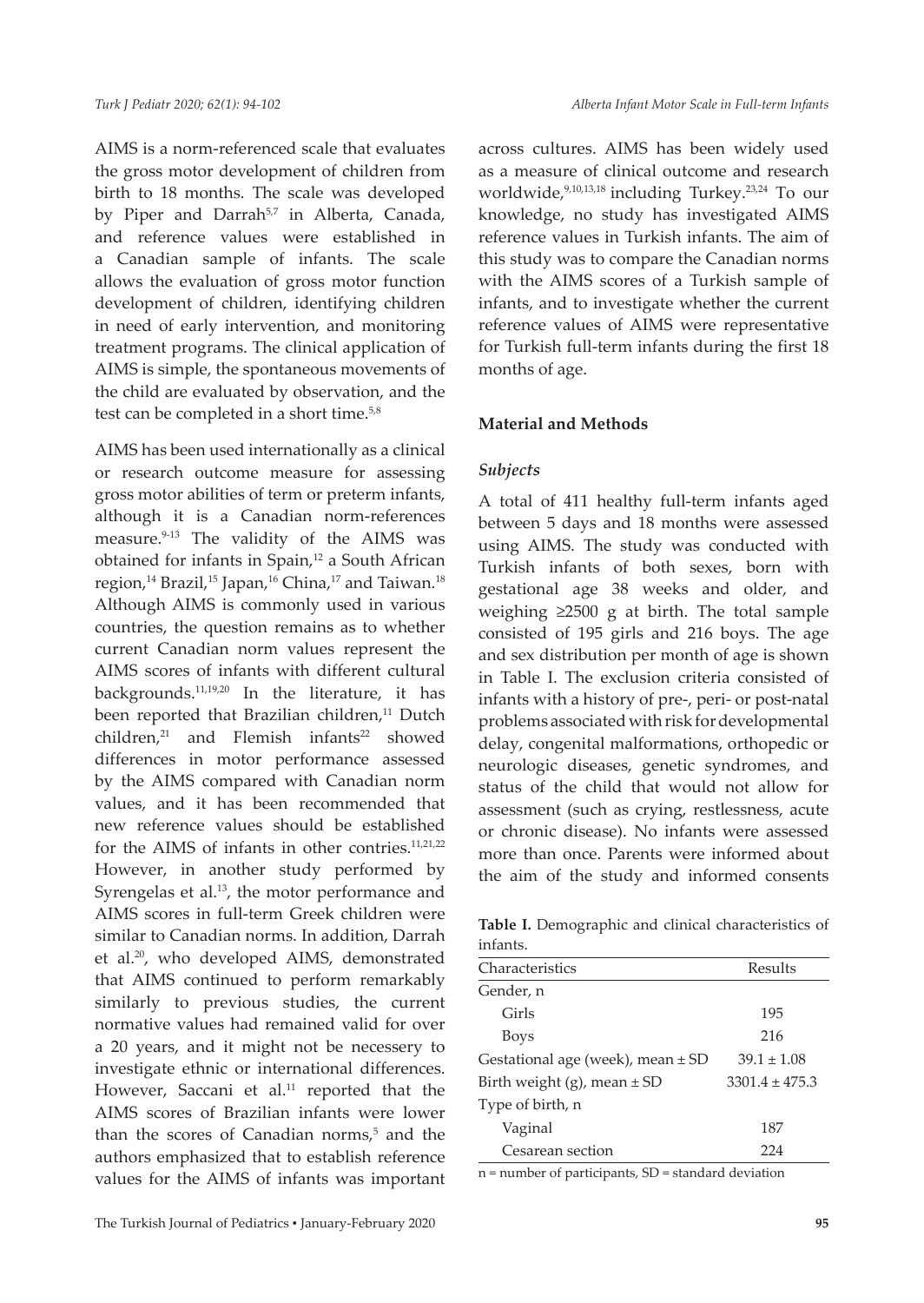were received. The study was aproved by the Medical Ethics Committee of Bezmialem Vakıf University, Turkey (54022451-050.05.04-16/191).

## *Assessment tool and procedure*

AIMS is a well-known, norm-referenced, discriminative tool used to evaluate gross motor development in early infancy. It can be performed by any health professional with a background in infant motor development and an understanding of the main components of movements. AIMS is a measure of gross motor development based on dynamic motor theory and neuromaturational theory. It was developed by Canadian physiotherapists, and the normative values were established using a cohort of 2202 Canadian infants.<sup>5</sup> The scale comprises 58 items that assess the spontaneous movements of infants in the prone (21 items), supine (9 items), sitting (12 items), and standing (16 items) positions. Items are defined that detail weight-bearing ability, postural alignment, and the control of antigravity muscles during observation of motor skills of the infants.5-7 The least and most observed items in each position are defined as a 'window' of current motor development. AIMS is graded on a score sheet as observed items (one point) or not observed (zero point) within this window; a manual is available to provide more details on scoring movements. The total raw score is the sum of the scores for the four positions, which can range between 0 to 58; higher scores indicate better motor development. The total raw score is converted to an age-based percentile rank, varying from 5 to 90% for comparison norms from a sample of Canadian infants.<sup>5</sup> The validity and reliability of AIMS has been demonstrated.6,12,18,25 AIMS has many advantages such as easy evaluation through observation, it is noninvasive, inexpensive, requires minimal space, it can be applied quickly (approximately 20-30 minutes), and does not require excessive handling of the child.5,6

The children were properly examined by an expert pediatrician before evaluating with AIMS, and then directed to the physiotherapist in accordance with the inclusion criteria. All 411 infants at different ages were assessed once using AIMS. AIMS was used by a physiotherapist who had more than 8 years' experience in pediatric physiotherapy (especially in evaluation and treatment of infants), and had used AIMS extensively. AIMS was applied in a quiet room with adequate space and toys required for the assessment, and adjustable room temperature. The child was underdressed or dressed lightly and observed in the evaluation room in the presence of the mother or father or both, and he/she was active and awake during the assessment. Toys were used to encourage and prompt some children to move to different positions. The AIMS assessment took approximately 25 minutes per infant, including waiting for the infant to adjust to the surroundings. At the end of the test, the total raw score was calculated and the percentile ranks were established. All assessments were performed by the same physiotherapist, and the scale was performed at each month of age.

## *Data analyses*

Statistical analyses were performed using SPSS version 20 for Windows. The quantitative variables were presented as means with standard deviations. In this study, there were 18 groups according to the age of the children. The G\*Power v3.1 program (Universitat Kiel, Germany) $^{26}$  was used to calculate the sample size on the basis of findings from a previous study, $13$ which revealed that at least 20 children for each age group could provide a power of 80%. The mean AIMS scores, standard deviations, and percentiles were calculated for each group. The one-sample t-test was used to compare the mean AIMS scores of the study population with the normative values of Canadian infants<sup>5</sup> for each group. Statistical significance was accepted as p<0.05.

#### **Results**

The study consisted of 411 full-term infants whose gestational age ranged between 38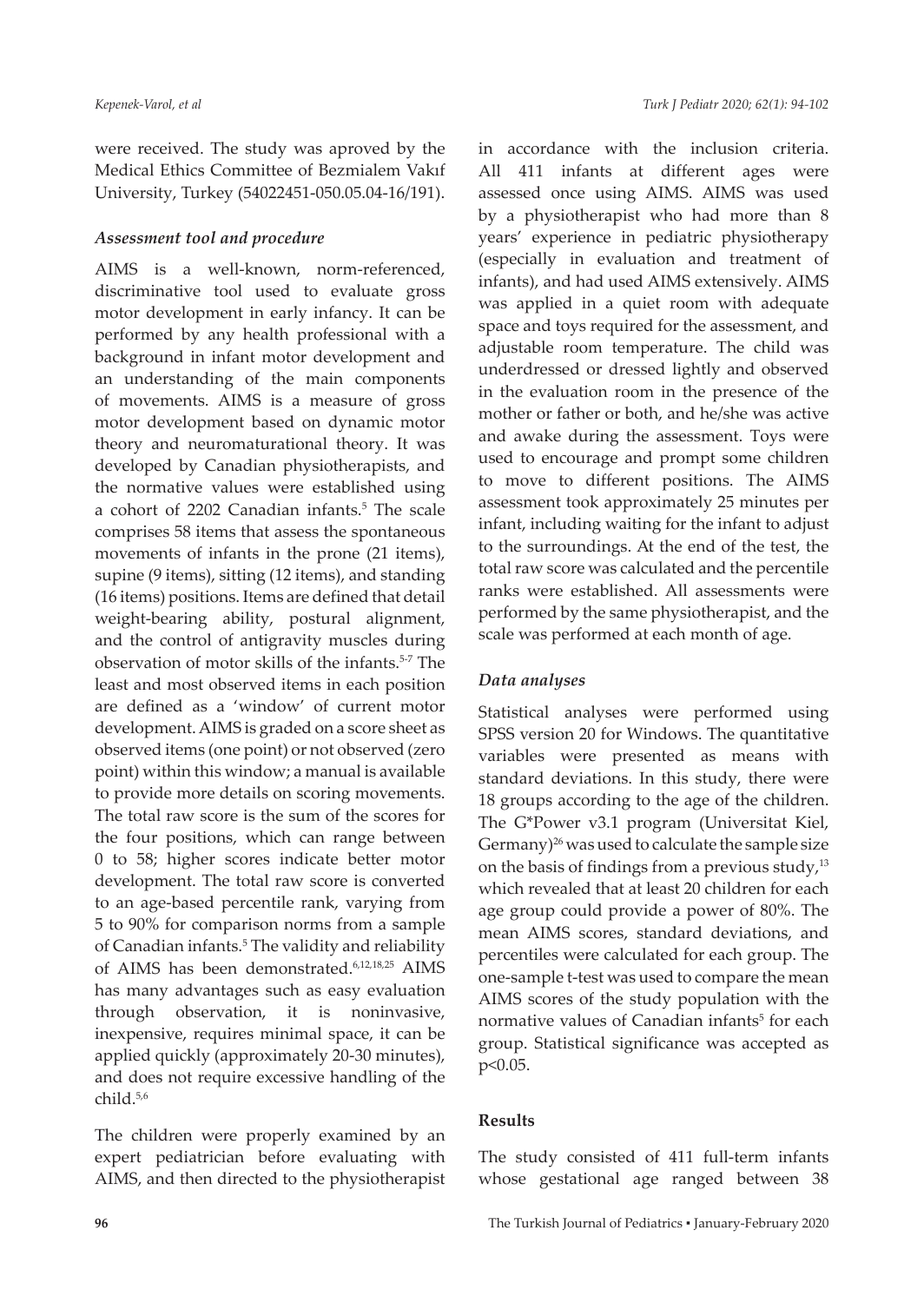and 42 weeks. The demographic and clinical characteristics of infants are shown in Table I. Table II and Figure 1 provide information about the percentiles of Turkish full-term infants by age groups.

Table III presents the means and standard deviations of the AIMS scores of Turkish and Canadian infants, and a comparison of mean AIMS scores of Turkish infants and the original Canadian scores for 0 to 18 months according to age groups. In general, the original Canadian scores were higher compared with the scores of Turkish infants across several age groups. Statistically significant differences were observed between Turkish and Canadian infants only at 0-<1 (p=0.025) and 2-<3 (p=0.042) months of age, and there were no statistically significant differences for any other age groups.

# **Discussion**

The main purpose of the present study was to provide the preliminary results of AIMS *Alberta Infant Motor Scale in Full-term Infants*



**Fig. 1.** Percentile ranks of AIMS-scores in Turkish infants.

scores in a cohort of Turkish infants. The AIMS scores of the infants included in this study were compared with the original Canadian norms.<sup>5</sup> As a result, the AIMS scores of the Turkish and

**Table II.** The percentile ranks of AIMS scores of Turkish full-term infants.

| Age (months) |    | Percentile ranks |      |                |                |                |      |      |  |
|--------------|----|------------------|------|----------------|----------------|----------------|------|------|--|
|              | n  | 5th              | 10th | 25th           | 50th           | 75th           | 90th | 95th |  |
| $0 - 1$      | 21 | 3                | 3    | $\overline{4}$ | $\overline{4}$ | $\overline{4}$ | 5    | 5    |  |
| $1 - 2$      | 39 | 5                | 5    | 6              | 7              | 8              | 9    | 9    |  |
| $2 - 3$      | 32 | 6                | 6    | 7              | 8              | 10             | 12   | 16   |  |
| $3 - 4$      | 23 | 7                | 7    | 9              | 12             | 14             | 18   | 21   |  |
| $4 - 5$      | 20 | 7                | 10   | 16             | 17             | 19             | 24   | 25   |  |
| $5 - 6$      | 23 | 10               | 13   | 20             | 23             | 24             | 28   | 31   |  |
| $6 - 57$     | 20 | 16               | 19   | 26             | 28             | 29             | 35   | 39   |  |
| $7 - 8$      | 20 | 16               | 25   | 31             | 33             | 36             | 42   | 48   |  |
| $8 - 9$      | 25 | 20               | 26   | 37             | 39             | 42             | 46   | 52   |  |
| $9 - 10$     | 21 | 29               | 36   | 44             | 45             | 48             | 52   | 53   |  |
| $10 - 11$    | 22 | 36               | 42   | 49             | 51             | 52             | 58   | 58   |  |
| $11 - 12$    | 20 | 38               | 41   | 51             | 53             | 54             | 58   | 58   |  |
| $12 - 13$    | 21 | 42               | 43   | 52             | 54             | 56             | 58   | 58   |  |
| $13 - 14$    | 20 | 44               | 47   | 54             | 56             | 57             | 58   | 58   |  |
| $14 - 15$    | 22 | 51               | 53   | 55             | 57             | 58             | 58   | 58   |  |
| $15 - 16$    | 20 | 55               | 56   | 56             | 58             | 58             | 58   | 58   |  |
| $16 - 17$    | 22 | 55               | 56   | 58             | 58             | 58             | 58   | 58   |  |
| $17 - 18$    | 20 | 57               | 57   | 58             | 58             | 58             | 58   | 58   |  |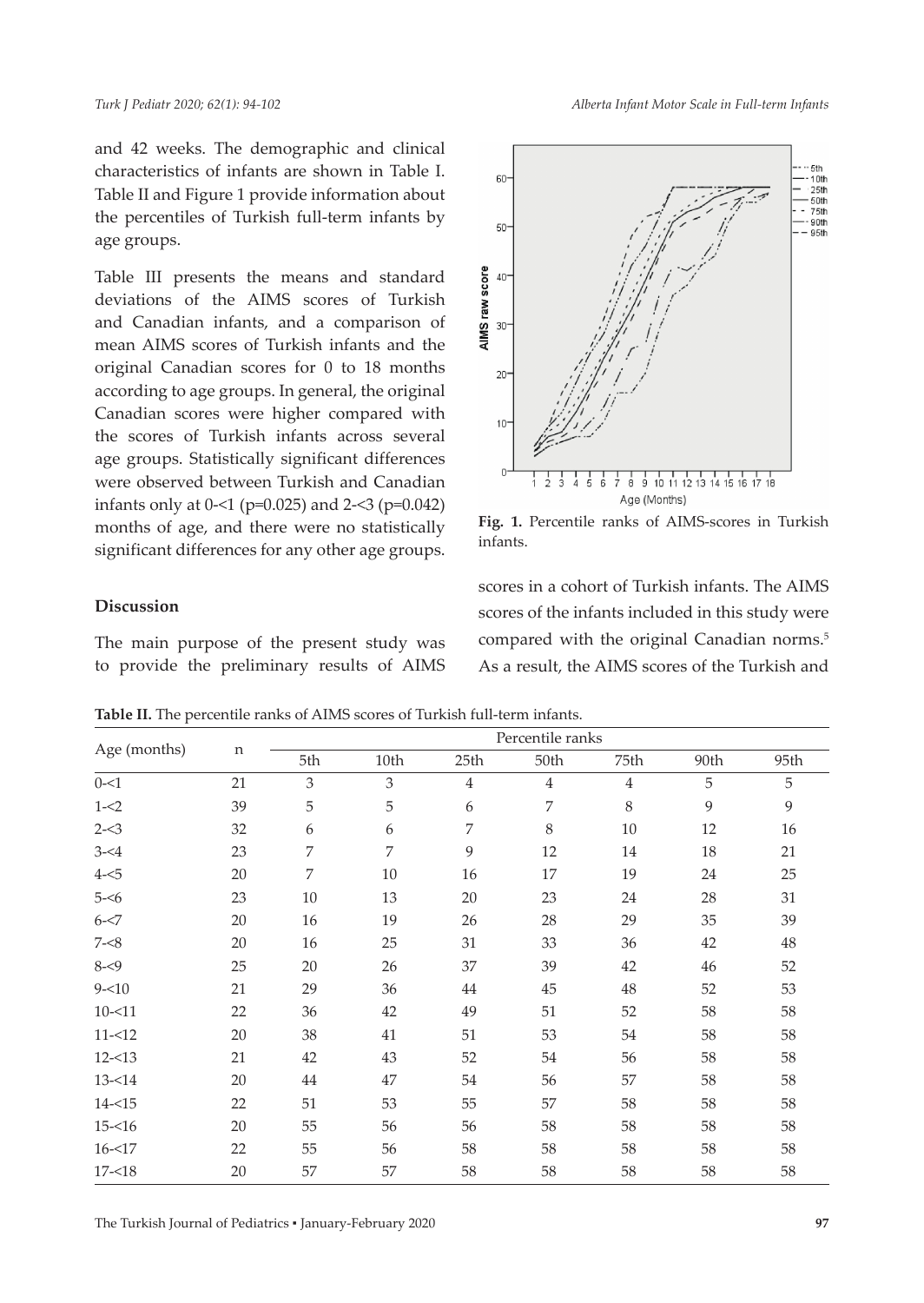| Age (months) |    | Turkish infants |            |           |     | Canadian infants* |             |           |                  |       |
|--------------|----|-----------------|------------|-----------|-----|-------------------|-------------|-----------|------------------|-------|
|              | n  | girls/boys      | $M_{\tau}$ | <b>SD</b> | n   | girls/boys        | $M_{\rm c}$ | <b>SD</b> | $M_\tau$ - $M_c$ | p     |
| $0 - 51$     | 21 | 11/10           | 4.1        | 0.76      | 22  | 9/23              | 4.5         | 1.37      | $-0.40$          | 0.025 |
| $1 - 2$      | 39 | 15/24           | 6.97       | 1.38      | 56  | 29/27             | 7.3         | 1.96      | $-0.33$          | 0.150 |
| $2 - 3$      | 32 | 16/16           | 8.78       | 2.72      | 118 | 58/60             | 9.8         | 2.42      | $-1.02$          | 0.042 |
| $3 - 4$      | 23 | 12/11           | 11.96      | 3.74      | 90  | 45/45             | 12.6        | 3.29      | $-0.64$          | 0.419 |
| $4 - 5$      | 20 | 7/13            | 17.15      | 4.1       | 122 | 53/69             | 17.9        | 4.15      | $-0.75$          | 0.455 |
| $5 - 56$     | 23 | 13/10           | 22.04      | 4.92      | 189 | 109/80            | 23.2        | 4.75      | $-1.16$          | 0.272 |
| $6 - 57$     | 20 | 4/16            | 27.45      | 5.24      | 225 | 106/119           | 28.3        | 5.50      | $-0.85$          | 0.478 |
| $7 - 8$      | 20 | 13/7            | 33.05      | 6.54      | 222 | 102/120           | 32.3        | 6.85      | 0.75             | 0.614 |
| $8 - 9$      | 25 | 11/14           | 38.36      | 7.15      | 220 | 111/109           | 38.9        | 8.69      | $-0.54$          | 0.709 |
| $9 - 10$     | 21 | 10/11           | 44.71      | 5.5       | 189 | 84/105            | 45.5        | 7.47      | $-0.79$          | 0.521 |
| $10 - 11$    | 22 | 14/8            | 50.14      | 5.21      | 155 | 74/81             | 49.3        | 5.92      | $-0.84$          | 0.460 |
| $11 - 12$    | 20 | 8/12            | 51.8       | 4.94      | 155 | 78/77             | 51.3        | 7.11      | $-0.50$          | 0.656 |
| $12 - 13$    | 21 | 8/13            | 52.95      | 4.58      | 124 | 71/53             | 54.6        | 4.52      | $-1.65$          | 0.115 |
| $13 - 14$    | 20 | 12/8            | 54.75      | 3.75      | 86  | 39/47             | 55.6        | 5.01      | $-0.85$          | 0.324 |
| $14 - 15$    | 22 | 13/9            | 56.27      | 2.02      | 61  | 25/36             | 56.9        | 1.97      | $-0.63$          | 0.162 |
| $15 - 16$    | 20 | 10/10           | 57.4       | 0.99      | 40  | 21/19             | 57.8        | 0.45      | $-0.40$          | 0.088 |
| $16 - 17$    | 22 | 10/12           | 57.64      | 0.84      | 49  | 21/28             | 57.8        | 0.55      | $-0.16$          | 0.376 |
| $17 - 18$    | 20 | 8/12            | 57.85      | 0.36      | 49  | 21/28             | 57.9        | 0.35      | $-0.05$          | 0.549 |

**Table III.** Comparison of the mean-AIMS scores of Turkish and Canadian infants.

 $M_T$  = mean in Turkish infants;  $M_C$  = mean in Canadian infants; n = number of participants; SD = standard deviation \*The mean AIMS-scores, n, and SD values of Canadian infant reported as in the AIMS manual (Reference 5: Piper MC, Darrah J. Motor Assessment of the Developing Infant. Philadelphia: WB Saunders, 1994: 205.)

Canadian infants were similar, except the first and third months of age. Canadian infants seem to have had earlier motor development in the first months than Turkish infants, and they showed higher scores compared with Turkish infants across several age groups, but there was a statistically significant difference only in the first month and third month of age. Especially after the 6th month, AIMS scores were quite similar. To our knowledge, AIMS has not yet been validated in a Turkish population, and the current study is presented as a preliminary study to determine the AIMS scores of Turkish full-term infants.

AIMS is a discriminative scale used to assess gross motor development of children from birth to 18 months of age and provides total raw scores. The scale is performed by observing the spontanous movements of a child in different positions; it is inexpensive, practical, does not require excessive handling

of the child, and can be completed in a shorttime.5,9,6 Due to these reasons, AIMS has been widely used as a measure of clinical outcomes and research, both in preterm and term infants around the world.<sup>9,10,13,18</sup> Nevertheless, several studies indicated that AIMS normative data would be inadequate for children of different cultures.11,15,22,27 One such study by Fleuren et al.21 emphasized that new reference values of AIMS needed to be established for Dutch children, and the authors also suggested that all other European countries needed to determine the need for new reference values. Another study performed by Syrengelas et al.13 indicated that Greek infants showed gross motor maturity similar to Canadian infants. In contrast, Darrah et al.<sup>20</sup>, who developed AIMS, demonstrated that AIMS continued to perform remarkably similarly to previous studies. The authors asserted that the current normative values had remained valid for over 20 years and it might not be necessery to investigate ethnic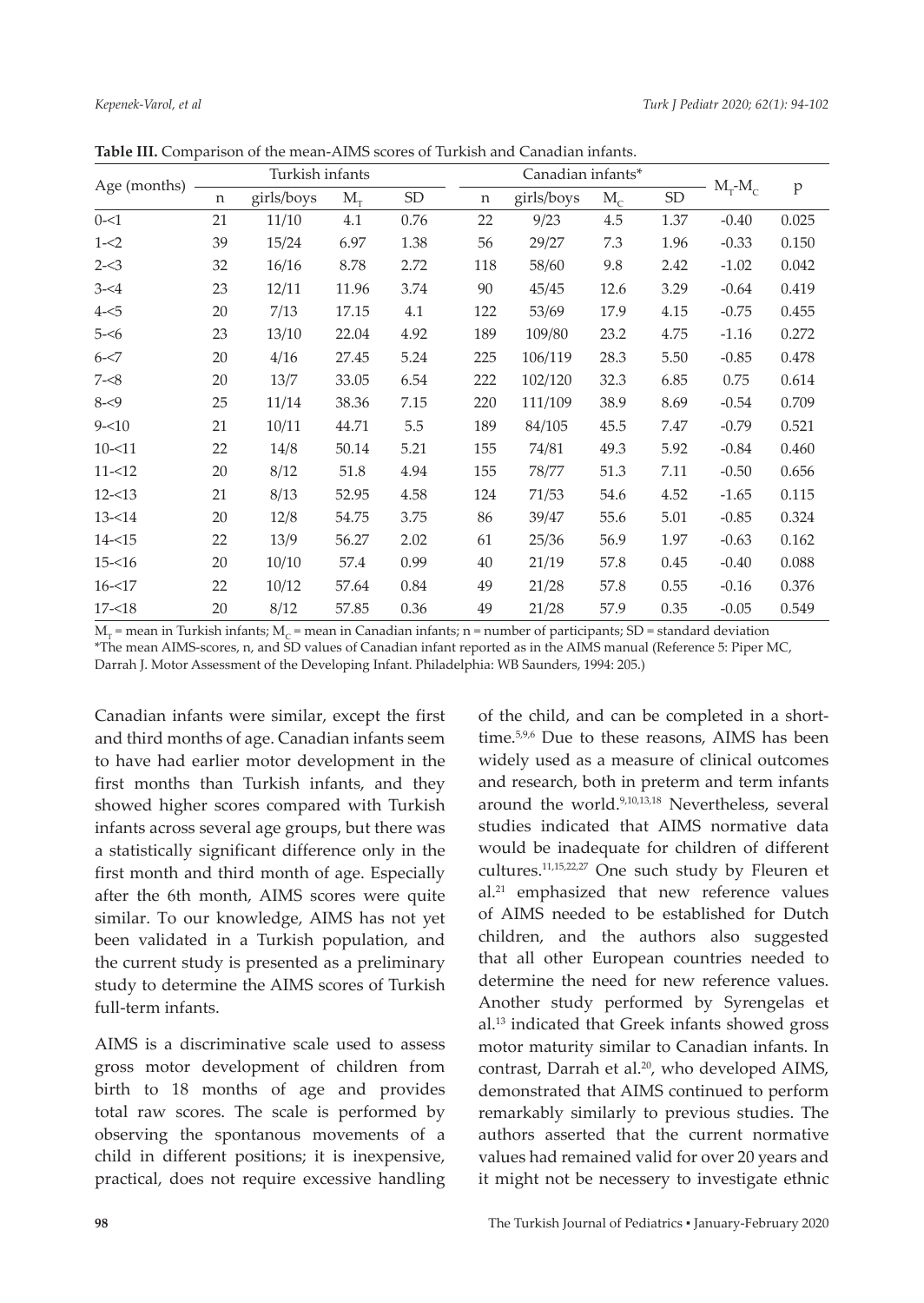or international differences.<sup>20</sup> It is important to note that the sample of this research published in 2014, consisted of Canadian infants, and it is not possible to compare the sample directly with international populations. However, it is clear that the original scores of AIMS should be used as they have been in the past.<sup>20</sup> Conflictingly, in 2016, Saccani et al.<sup>11</sup> found that the AIMS scores of Brazilian and Canadian infants were different, and emphasized the need to create new reference values for AIMS scores of infants for different cultures. The authors also reported that the AIMS scores of Brazilian infants were significantly lower than the original AIMS scores in the first 3 months of life.<sup>11</sup> The results of another study performed by Syrengelas et al.<sup>13</sup> showed that Greek infants at 2-<3 months received significantly higher AIMS scores than Canadian infants, but there were no significant differences for the other age levels till 18 months, and the authors attributed these differences to possible variations in childrearing and parental care.

Etnicity, child-rearing practices, and cultural differences could affect the gross motor development of infants.28,29 In addition, maternal care including the baby's sleep and play position, the time spent with the child, and the ability to play with toys are also important for the development of the child.<sup>11,30,31</sup> De Kegel et al.<sup>22</sup> demonstrated that Flemish infants had lower AIMS scores than the Canadian norms, they also questioned the sleep and play positioning of infants, and postulated that the lower scores of Flemish infants were related to the sleep position and play time in different positions such as in the supine and prone position or in a sitting device. It is known that in some areas in Turkey, babies are swaddled in the early months and / or are not lain in the prone position. As a matter of fact, some babies who were brought to our clinic for a gross motor development assessment were swaddled. The sleep and play positions of the infants may be related to infant gross motor development, and 'tummy time' is an important position for developing the upper

body strength in order to achieve movement against gravity.32,33 Although the sleep positions of children and also the time they spend on their tummy during awake periods were not known in present study, many parents reported that they had difficulty keeping their infant in the prone position while awake. Therefore, cultural differences such as swaddling, parent's childrearing practices or socio-economic factors may play a role in the gross motor abilities of infants. In addition, although there was no statistically significant difference between the AIMS scores of Turkish and Canadian infants at 2 months of age, Turkish infants showed a lower motor performance than Canadian infants in the same age range. It should be kept in mind that the AIMS scores of Turkish infants were lower than the original AIMS scores in all age groups until the first 5 months of life, and it remains to be investigated as to whether this difference was clinically important or if it was a random result. Hovewer, the gross motor milestones were found similar across five diverse countries, $34$ and another study<sup>35</sup> found similar results across four countries including Turkey. It has also been reported in studies that environmental or/ and familial factors may adversely affect child development.<sup>36,37</sup> Saccani et al.<sup>27</sup> investigated gross motor development of Brazilian, Greek and Canadian infants assessed with AIMS, and reported that in the second year of life differences in the motor development were milder and at 15 months of age were similar in the three groups. Whether the gross motor development domains vary in healthy children across different countries and different factors such as ethnicity, cultural or socio-economic factors has not been established. Further research is needed to make clear whether the AIMS score may be affected by different social, cultural or ethnic factors. This differences in the scores of Turkish and Canadian infants might be due to the fact that there is less movement performance capacity in the first months of life and fewer items can be evaluated in the subcategories. AIMS provides fewer items to assess gross motor development of infants within the first month of life.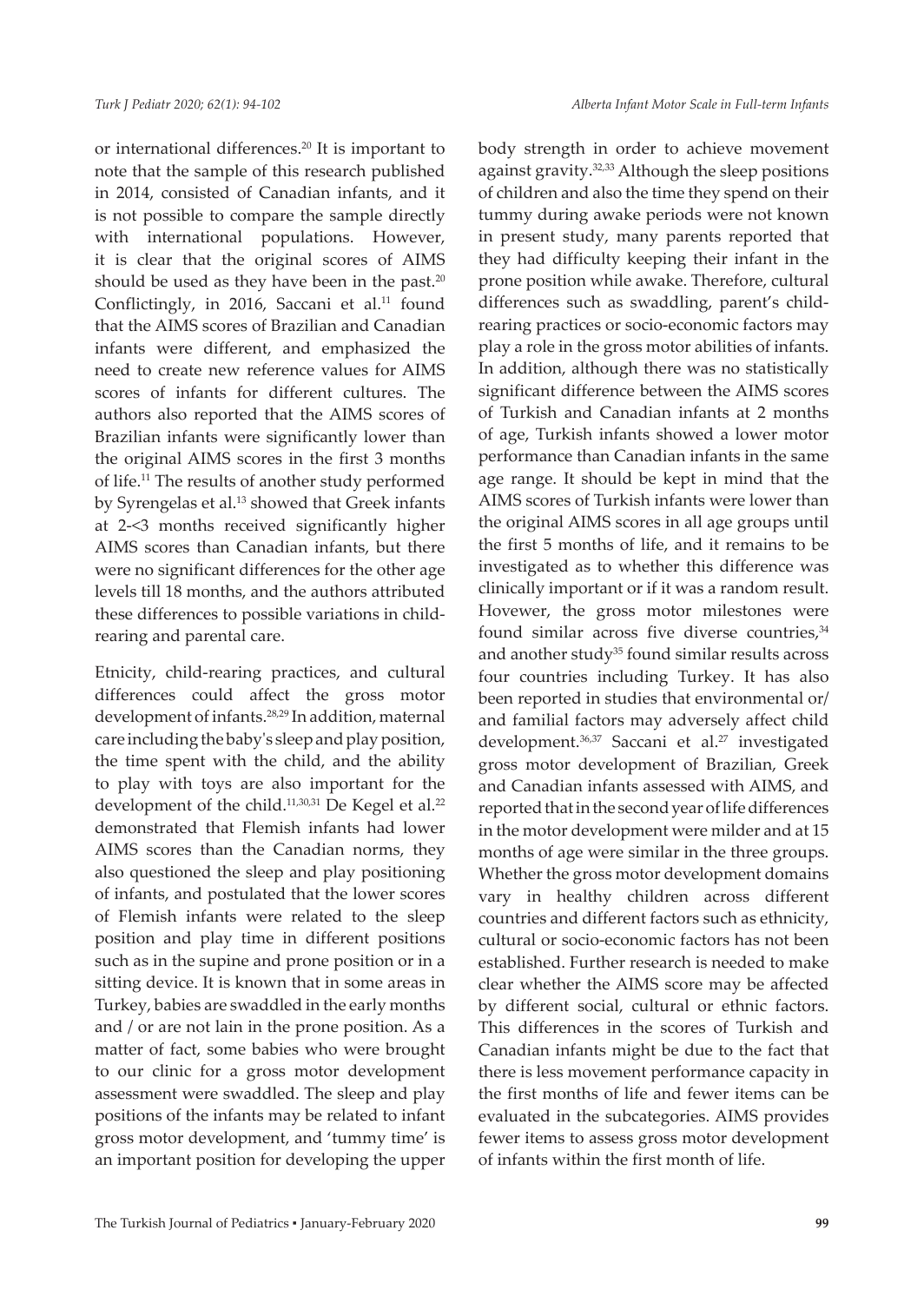Another issue that should be considered is the opinions about the low sensitivity of AIMS in early life.<sup>11,38</sup> According to a systematic review, it may be better to use more detailed tests such as the Bayley test or Test of Infant Motor Performance (TIMP) for the first months of life.38 Another study indicated that only a few items were suitable for assessing infants in the early months, and evaluations of gross motor development using AIMS from three to nine months of age were best. $39$  In the present study, the differences of AIMS scores between Turkish and Canadian infants in the first months of life may be due to the lack of sensitivity of AIMS.

The main limitation of the present study is that the sample of the study may not reflect the general AIMS scores of Turkish infants because the study was conducted in only one city in Turkey. The fact remains, however, the city from which the data were provided is the most populous metropolis in the country, and receives immigration from every city in the country. When considered from this point of view, the data collected from Istanbul may reflect a large part of the country, but data collected from different areas of the country may be more reliable in order to reach safe conclusions. In addition, the power analysis for this study was calculated on the basis of findings from a previous study<sup>13</sup> with a  $0.05$  significance level, which found that 20 subjects for each age group could provide a power of 80%, and the study produced enough data to provide this power. Another limitation is that only one observer assessed all the infants, thus intraand inter-observer consistency could not be evaluated. Finally, the effects of socioeconomic factors on motor development of infants were not investigated.

In conclusion, our findings suggest that AIMS can be used in Turkish children, especially after 4 months of age. However, this paper is presented as a preliminary study to compare AIMS results between Turkish and Canadian infants, and we strongly recommend that a validation study including cultural adaptations and data collected from different areas of the

country should be performed in order to draw more reliable conclusions. AIMS can be used as a valuable, easy and functional assessment tool in the early identification of risky infants in maternity hospitals, routine health services or centers that privode early intervention in Turkey, as well as a basis for research studies. However, further studies are needed to determine if AIMS is valid for the greater Turkish infant population in different cities to assess gross motor development and determine developmental delays. In our opinion, one of the future goals should be to realize the Turkish validation of AIMS in a cohort of full-term and also preterm Turkish infants.

#### **Acknowledgements**

The authors thank Mr. David F. Chapman for his editing support.

### **REFERENCES**

- 1. Kjølbye CB, Drivsholm TB, Ertmann RK, Lykke K, Køster-Rasmussen R. Motor function tests for 0-2-year-old children – a systematic review. Dan Med J 2018; 65: A5484.
- 2. Burger M, Louw QA. The predictive validity of general movements - A systematic review. Eur J Paediatr Neurol 2009; 13: 408-420.
- 3. Song YH, Chang HJ, Shin YB, Park YS, Park YH, Cho ES. The validity of two neuromotor assessments for predicting motor performance at 12 months in preterm infants. Ann Rehabil Med 2018; 42: 296-304.
- 4. Hoskens J, Klingels K, Smits-Engelsman B. Validity and cross-cultural differences of the Bayley Scales of Infant and Toddler Development, Third Edition in typically developing infants. Early Hum Dev 2018; 125: 17-25.
- 5. Piper MC, Darrah J. Motor Assessment of the Developing Infant. Philadelphia: WB Saunders, 1994.
- 6. Darrah J, Piper M, Watt M-J. Assessment of gross motor skills of at-risk infants: predictive validity of the Alberta Infant Motor Scale. Dev Med Child Neurol 1998; 40: 485-491.
- 7. Piper MC, Pinnell LE, Darrah J, Maguire T, Byrne PJ. Construction and validation of the Alberta Infant Motor Scale (AIMS.) Can J Public Health 1992; 83(Suppl 2): 46-50.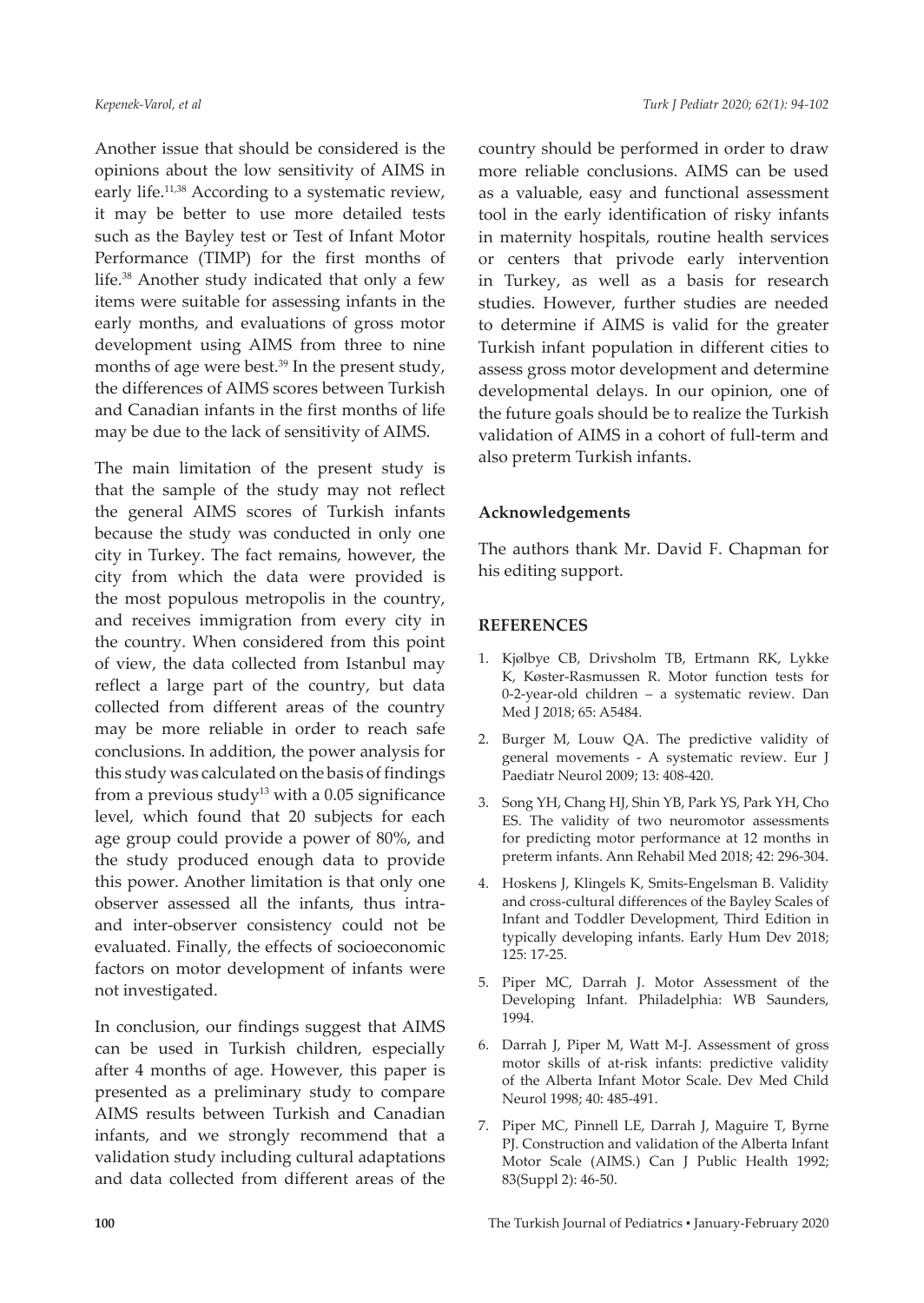- 8. Campbell SK, Kolobe THA, Wright BD, Linacre JM. Validity of the test of infant motor performance for prediction of 6-, 9- and 12-month scores on the Alberta Infant Motor Scale. Dev Med Child Neurol 2002; 44: 263-272.
- 9. Fuentefria RN, Silveira RC, Procianoy RS. Motor development of preterm infants assessed by the Alberta Infant Motor Scale: systematic review article. J Pediatr (Rio J) 2017; 93: 328-342.
- 10. de Albuquerque PL, Lemos A, Guerra MQDF, Eickmann SH. Accuracy of the Alberta Infant Motor Scale (AIMS) to detect developmental delay of gross motor skills in preterm infants: a systematic review. Dev Neurorehabil 2015; 18: 15-21.
- 11. Saccani R, Valentini NC, Pereira KRG. New Brazilian developmental curves and reference values for the Alberta infant motor scale. Infant Behav Dev 2016; 45(Pt A): 38-46.
- 12. Morales-Monforte E, Bagur-Calafat C, Suc-Lerin N, Fornaguera-Martí M, Cazorla-Sánchez E, Girabent-Farrés M. The Spanish version of the Alberta Infant Motor Scale: Validity and reliability analysis. Dev Neurorehabil 2017; 20: 76-82.
- 13. Syrengelas D, Siahanidou T, Kourlaba G, Kleisiouni P, Bakoula C, Chrousos GP. Standardization of the Alberta infant motor scale in full-term Greek infants: preliminary results. Early Hum Dev 2010; 86: 245- 249.
- 14. Manuel AE, Burger M, Louw QA. Validation of the Canadian norms for the Alberta In fant Motor Scale for infants in a South African region aged four to twelve months; a pilot study. South African J Physiother 2012; 68: 23-28.
- 15. Valentini NC, Saccani R. Brazilian validation of the Alberta Infant Motor Scale. Phys Ther 2012; 92: 440- 447.
- 16. Uesugi M, Tokuhisa K, Shimada T. The reliability and validity of the Alberta Infant Motor Scale in Japan. J Phys Ther Sci 2008; 20: 169-175.
- 17. Wang H, Li H, Wang J, Jin H. Reliability and concurrent validity of a Chinese version of the Alberta Infant Motor Scale administered to high-risk infants in China. Biomed Res Int 2018; 2018: 1-10.
- 18. Jeng SF, Yau KIT, Chen LC, Hsiao SF. Alberta Infant Motor Scale: reliability and validity when used on preterm infants in Taiwan. Phys Ther 2000; 80: 168- 178.
- 19. Lee LLS, Harris SR. Psychometric properties and standardization samples of four screening tests for infants and young children: a review. Pediatr Phys Ther 2005; 17: 140-147.
- 20. Darrah J, Bartlett D, Maguire TO, Avison WR, Lacaze-Masmonteil T. Have infant gross motor abilities changed in 20 years? A re-evaluation of the Alberta Infant Motor Scale normative values. Dev Med Child Neurol 2014; 56: 877-881.
- 21. Fleuren KMW, Smit LS, Stijnen T, Hartman A. New reference values for the Alberta Infant Motor Scale need to be established. Acta Paediatr 2007; 96: 424- 427.
- 22. De Kegel A, Peersman W, Onderbeke K, Baetens T, Dhooge I, Van Waelvelde H. New reference values must be established for the Alberta Infant Motor Scales for accurate identification of infants at risk for motor developmental delay in Flanders. Child Care Health Dev 2013; 39: 260-267.
- 23. Elbasan B, Kocyigit MF, Soysal-Acar AS, Atalay Y, Gucuyener K. The effects of family-centered physiotherapy on the cognitive and motor performance in premature infants. Infant Behav Dev 2017; 49: 214-219.
- 24. Hosbay Yildirim Z, Aydinli N, Ekici B, Tatli B, Caliskan M. Can Alberta Infant Motor Scale and Milani Comparetti Motor Development Screening Test be rapid alternatives to Bayley scales of infant development-II at high-risk infants. Ann Indian Acad Neurol 2012; 15: 196-199.
- 25. Blanchard Y, Neilan E, Busanich J, Garavuso L, Klimas D. Interrater reliability of early intervention providers scoring the Alberta Infant Motor Scale. Pediatr Phys Ther 2004; 16: 13-18.
- 26. Faul F, Erdfelder E, Lang AG, Buchner A. G\*Power 3: a flexible statistical power analysis program for the social, behavioral, and biomedical sciences. Behav Res Methods 2007; 39: 175-191.
- 27. Saccani R, Valentini NC. Cross-cultural analysis of the motor development of Brazilian, Greek and Canadian infants assessed with the Alberta Infant Motor Scale. Rev Paul Pediatr 2013; 31: 350-358.
- 28. Kelly Y, Sacker A, Schoon I, Nazroo J. Ethnic differences in achievement of developmental milestones by 9 months of age: the Millennium Cohort Study. Dev Med Child Neurol 2006; 48: 825- 830.
- 29. Adolph KE. Learning to move. Curr Dir Psychol Sci 2008; 17: 213-218.
- 30. Hamadani JD, Tofail H, Hilaly A, Huda SN, Engle P, Grantham-McGregor SM. Use of family care indicators and their relationship with child development in Bangladesh. J Health Popul Nutr 2010; 28: 23-33.
- 31. Bartlett DJ, Kneale-Fanning JE. Relationships of equipment use and play positions to motor development at eight months corrected age of infants born preterm. Pediatr Phys Ther 2003; 15: 8-15.